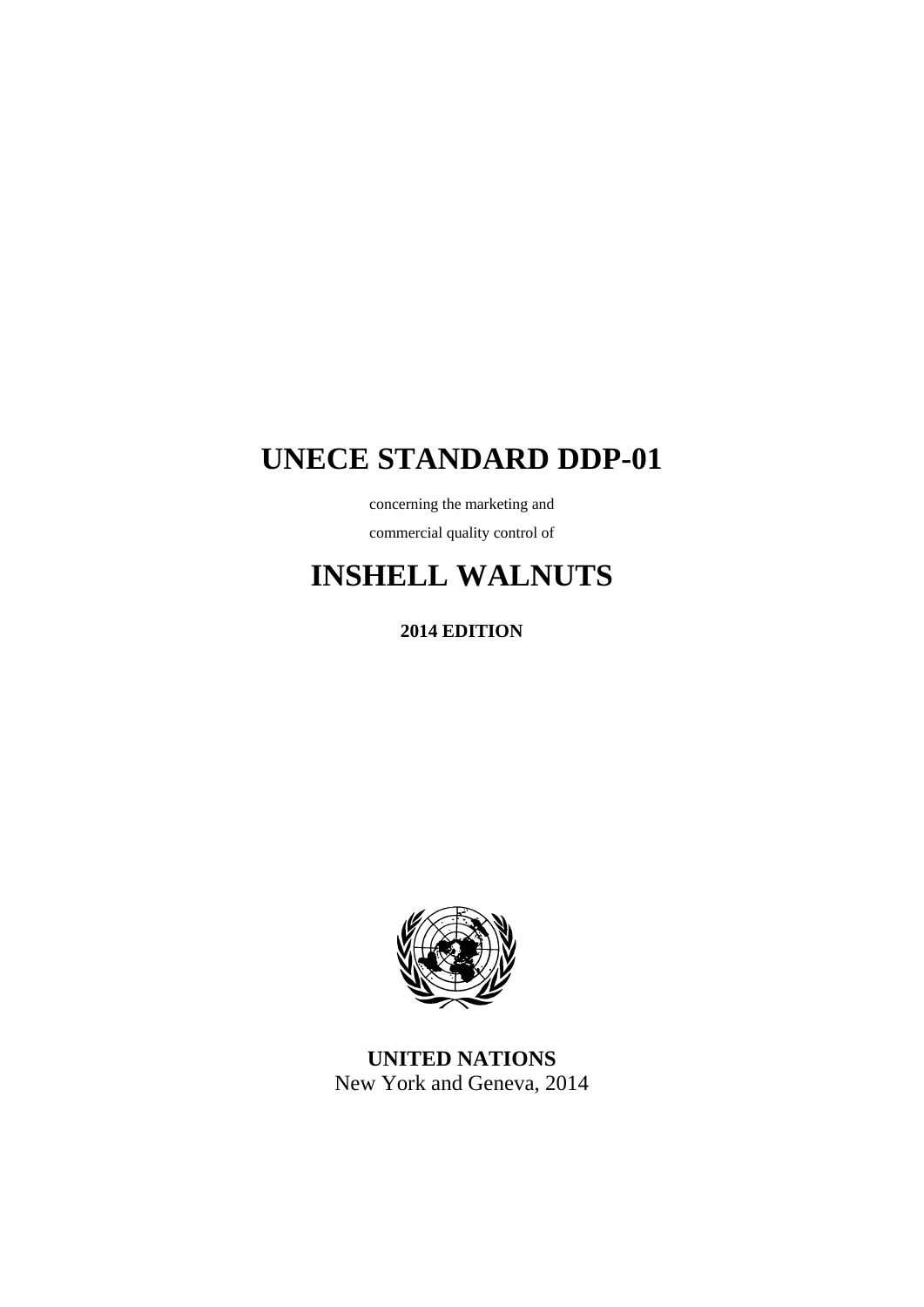#### **NOTE**

#### **Working Party on Agricultural Quality Standards**

The commercial quality standards developed by the United Nations Economic Commission for Europe (UNECE) Working Party on Agricultural Quality Standards help facilitate international trade, encourage high-quality production, improve profitability and protect consumer interests. UNECE standards are used by Governments, producers, traders, importers and exporters, and other international organizations. They cover a wide range of agricultural products, including fresh fruit and vegetables, dry and dried produce, seed potatoes, meat, cut flowers, eggs and egg products.

Any member of the United Nations can participate, on an equal footing, in the activities of the Working Party. For more information on agricultural standards, please visit our website http://www.unece.org/trade/agr/welcome.html.

The new Standard for Inshell Walnuts is based on document ECE/TRADE/C/WP.7/2014/20, reviewed and adopted by the Working Party at its seventieth session.

The designations employed and the presentation of the material in this publication do not imply the expression of any opinion whatsoever on the part of the United Nations Secretariat concerning the legal status of any country, territory, city or area or of its authorities, or concerning the delimitation of its frontiers or boundaries. Mention of company names or commercial products does not imply endorsement by the United Nations.

All material may be freely quoted or reprinted, but acknowledgement is requested.

Please contact us at the following address with any comments or enquiries:

 Agricultural Standards Unit Division of Economic Development, Trade, and Land Management United Nations Economic Commission for Europe Palais des Nations CH-1211 Geneva 10, Switzerland E-mail: agristandards@unece.org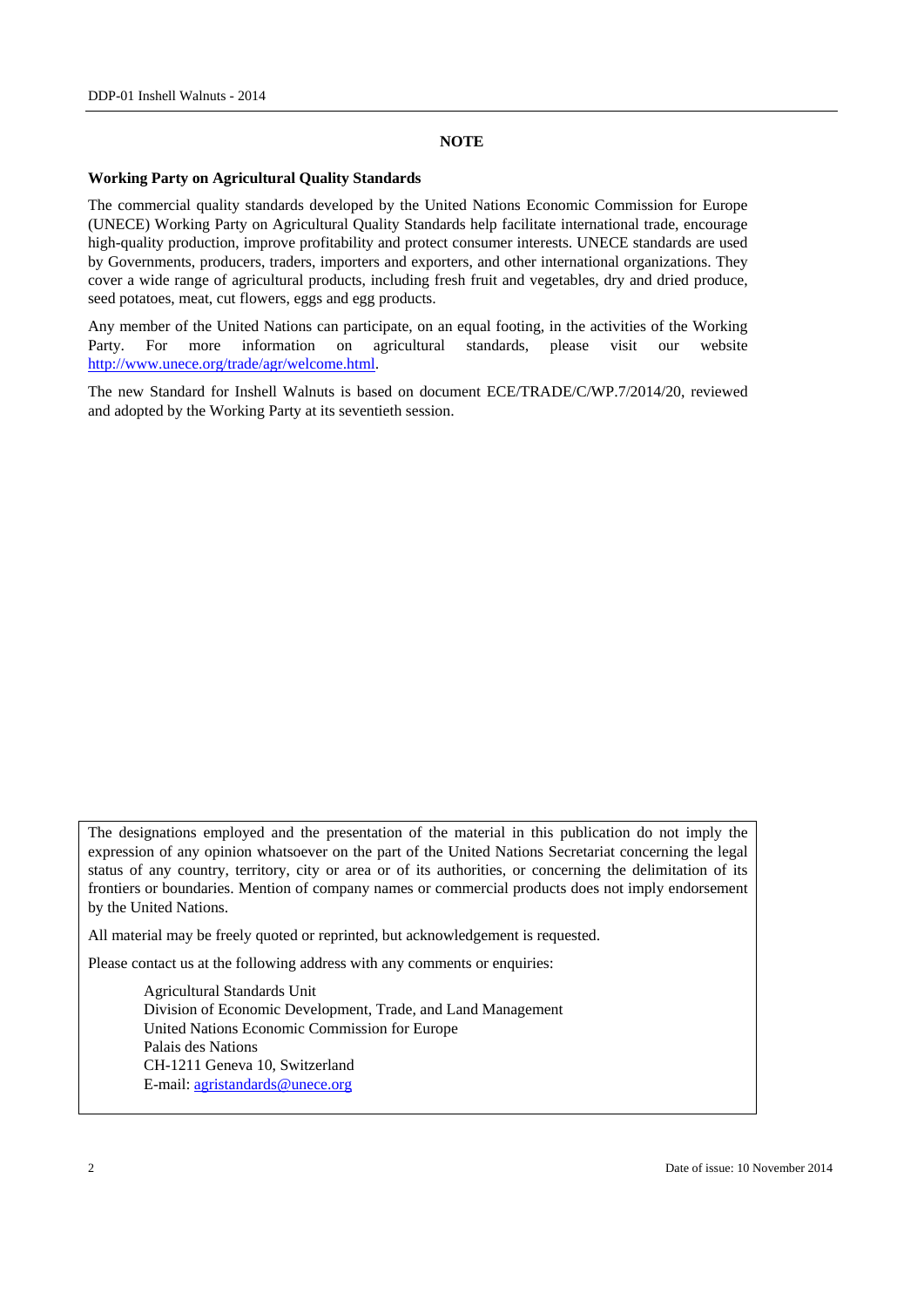## **UNECE standard DDP-01 concerning the marketing and commercial quality control of Inshell Walnuts**

## **I. Definition of produce**

This standard applies to inshell walnuts free from outer husks, of varieties (cultivars) grown from *Juglans regia* L., intended for direct consumption or for food when intended to be mixed with other products for direct consumption without further processing.

This standard does not apply to inshell walnuts that are processed by salting, sugaring, flavouring or roasting, or for industrial processing.

## **II. Provisions concerning quality**

The purpose of the standard is to define the quality requirements of inshell walnuts at the export control stage, after preparation and packaging.

However, if applied at stages following export, the holder/seller shall be responsible for observing the requirements of the standard. The holder/seller of products not in conformity with this standard may not display such products or offer them for sale, or deliver or market them in any other manner.

#### **A. Minimum requirements1**

In all classes, subject to the special provisions for each class and the tolerances allowed, the inshell walnuts must display the following characteristics:

- (a) The shell must be:
	- intact; however, broken shells when that area from which a portion of the shell is missing in aggregate is greater than the area of a circle one-fourth inch (6 mm) in diameter, or when the two halves of the shell have become completely broken apart and separated from each other are considered defects
	- clean; practically free of any visible foreign matter, including residues of adhering husk and dirt affecting in aggregate more than 10 per cent of the total surface area
	- free from blemishes, areas of discoloration or spread stains in pronounced contrast with the rest of the shell affecting in aggregate not more than 25 per cent of the surface of the shell

(b) The kernel must be:

- free from rancidity
- sufficiently developed
- free of dried tough portions affecting more than 25 per cent

<sup>&</sup>lt;u>1</u>  $1$  Definitions of terms and defects are listed in annex III of the Standard Layout – Recommended terms and definition of defects for standards of dry (Inshell Nuts and Nut Kernels) and dried produce http://www.unece.org/trade/agr/standard/dry/StandardLayout/StandardLayoutDDP\_e.pdf .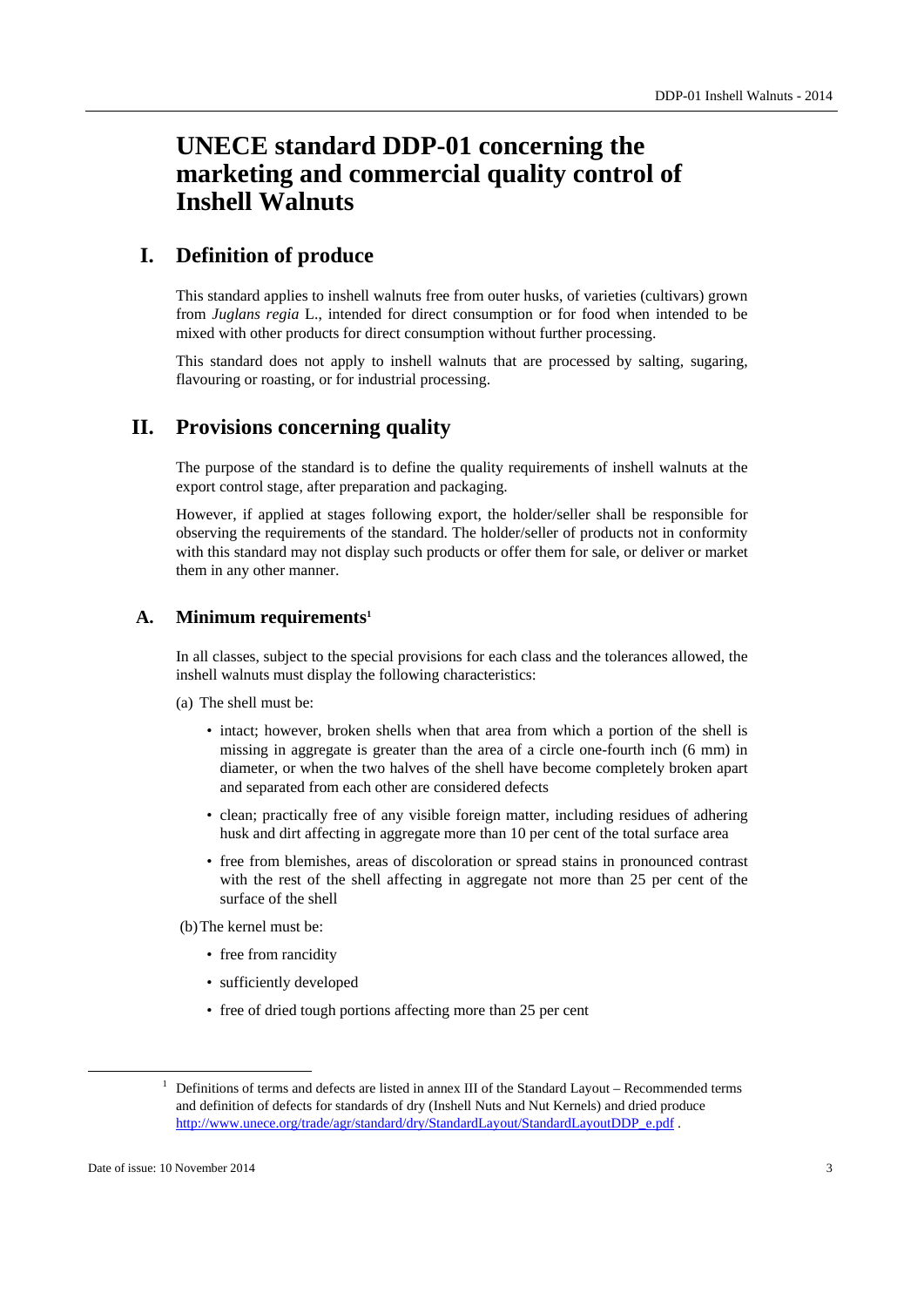- sufficiently mature for fresh walnuts; i.e. it must be possible to peel off the skin of the kernel easily and the internal central partition must be turning brown
- free from blemishes, areas of discoloration or spread stains in pronounced contrast with the rest of the kernel affecting in aggregate more than 25 per cent of the surface of the kernel except for sun burnt kernels provided the taste is not affected
- (c) The whole produce (shell and kernel) must be:
	- sound; produce affected by rotting or deterioration such as to make the produce unfit for human consumption is excluded
	- free from mould filaments visible to the naked eye
	- free from living pests, whatever their stage of development
	- free from damage caused by pests, including the presence of dead insects and/or mites, their debris or excreta
	- free of abnormal external moisture
	- free of foreign smell and/or taste.

The shells may be washed and bleached provided that the treatment applied does not affect the quality of the kernels.

The condition of the inshell walnuts must be such as to enable them:

- to withstand transportation and handling
- to arrive in satisfactory condition at the place of destination.

#### **B.** Moisture content<sup>2</sup>

The fresh inshell walnuts shall have a natural moisture content of at least 20.0 per cent.

The dry inshell walnuts shall have a moisture content not exceeding 12.0 per cent for the whole nut or 8.0 per cent for the kernel.

#### **C. Classification**

In accordance with the defects allowed in section "IV. Provisions concerning tolerances" the inshell walnuts are classified into the following classes:

"Extra" Class, Class I and Class II.

The defects allowed must not affect the general appearance of the produce as regards quality, keeping quality and presentation in the package.

## **III. Provisions concerning sizing**

Sizing is mandatory for Extra Class and Class I but optional for Class II.

The minimum size is 26 mm for Classes Extra and I and, if sized, 24 mm for Class II.

 <sup>2</sup>  $\frac{2}{3}$  The moisture content is determined by one of the methods given in annex II of the Standard Layout – Determination of the moisture content for dry produce <http://www.unece.org/trade/agr/standard/dry/StandardLayout/StandardLayout\_DDP\_e.pdf>. The

laboratory reference method shall be used in cases of dispute.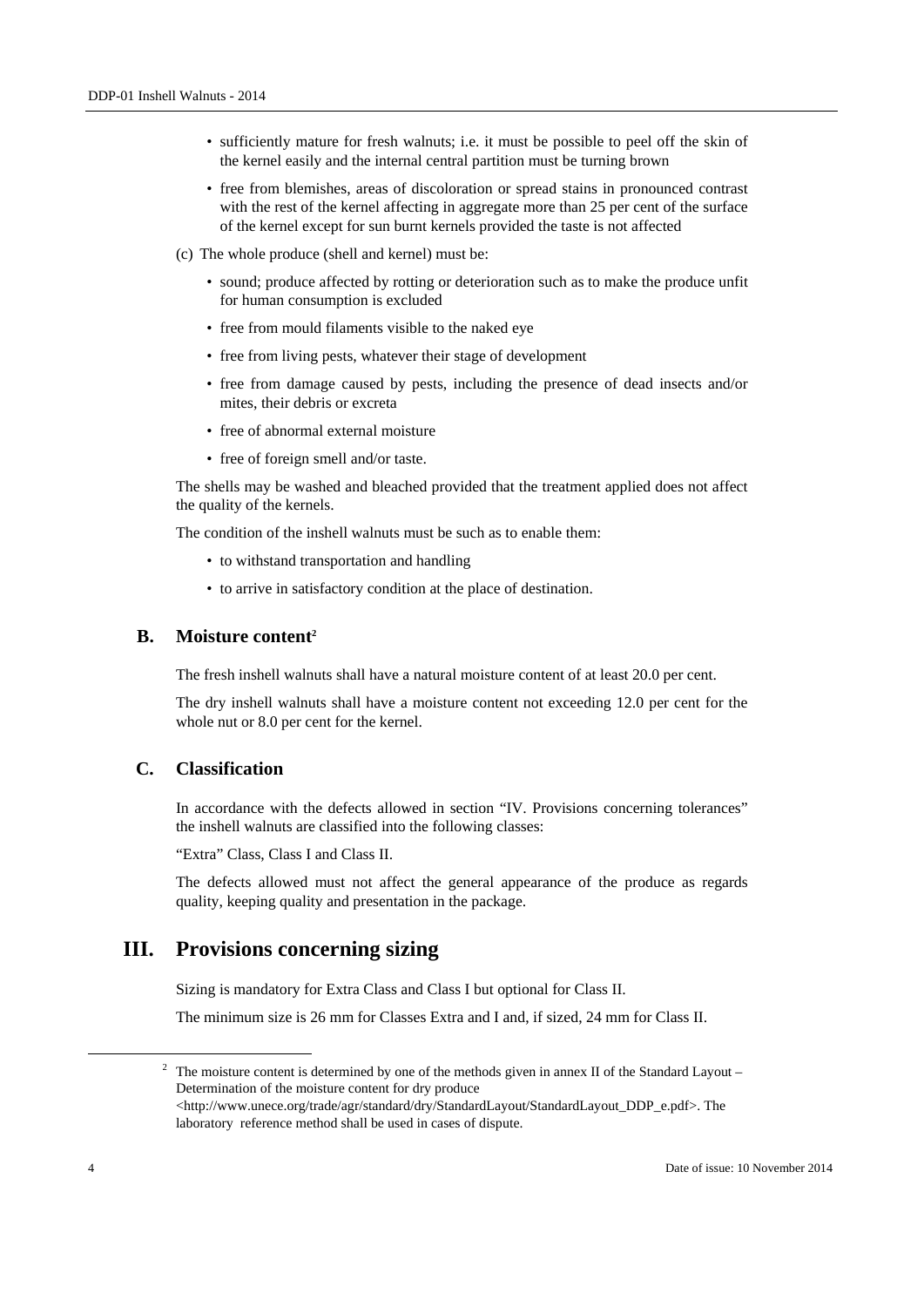Size is determined by

- screening, i.e. minimum diameter in mm measured by a round sieve, or
- size range, i.e. minimum and maximum diameter in mm which must not exceed 2 mm of difference However, for oblong varieties having a height of at least 1.25 times of the equatorial section, the maximum size range shall not exceed 3 mm.

## **IV. Provisions concerning tolerances**

At all marketing stages, tolerances in respect of quality and size shall be allowed in each lot for produce not satisfying the minimum requirements of the class indicated.

|                                                                                                                                                       | Tolerances allowed<br>per cent of defective inshell walnuts by count or<br>weight (with regard to the total inshell weight<br>basis) |          |                |
|-------------------------------------------------------------------------------------------------------------------------------------------------------|--------------------------------------------------------------------------------------------------------------------------------------|----------|----------------|
| Defects allowed                                                                                                                                       | Extra                                                                                                                                | Class I  | Class II       |
| Tolerances for defects affecting the external<br>(a)<br>appearances of the shell such as shells with<br>adhering husk/hull, dirt and blemishes, open, |                                                                                                                                      |          |                |
| broken or damaged shells                                                                                                                              | 7                                                                                                                                    | 10       | 15             |
| Mouldy affecting fresh walnuts (external) only                                                                                                        | 5                                                                                                                                    | 5        | 5              |
| (b) Tolerances for the edible part not satisfying the<br>minimum requirements (by count, based on a 100<br>nut sample) *:                             | 8                                                                                                                                    | 10       | 15             |
| of which no more than:                                                                                                                                |                                                                                                                                      |          |                |
| Mouldy                                                                                                                                                | 3                                                                                                                                    | 4        | 6              |
| Not<br>sufficiently<br>developed,<br>shrunken<br><b>or</b><br>shrivelled kernels **                                                                   | 8                                                                                                                                    | 10       | 15             |
| Rancid or damaged by pests,<br>rotting<br><b>or</b><br>deterioration                                                                                  | 3                                                                                                                                    | 6        | 8              |
| <b>Living Pests</b>                                                                                                                                   | $\Omega$                                                                                                                             | $\theta$ | $\Omega$       |
| (c) Size tolerances (if sized)                                                                                                                        |                                                                                                                                      |          |                |
| For inshell walnuts not conforming to<br>the<br>provisions concerning sizing and the size indicated<br>in total                                       | 10                                                                                                                                   | 10       | 10             |
| (d) Tolerances for other defects:                                                                                                                     |                                                                                                                                      |          |                |
| Foreign material including fragments of shell, hull,<br>dust, etc. (by weight)                                                                        | 2                                                                                                                                    | 3        | 4              |
| of which no more than:                                                                                                                                |                                                                                                                                      |          |                |
| Foreign matter of mineral origin                                                                                                                      | 0.25                                                                                                                                 | 1        | $\overline{c}$ |
| Inshell walnuts belonging to other varieties or<br>commercial types than that indicated                                                               | 10                                                                                                                                   | 10       | 10             |

#### **A. Quality tolerances**

\* In Turkey, tolerances for the edible part not satisfying the minimum requirements are determined by weight

\*\* In the calculation of tolerances, whatever the class, two half-empty walnuts or four quarterempty walnuts are counted as one empty walnut.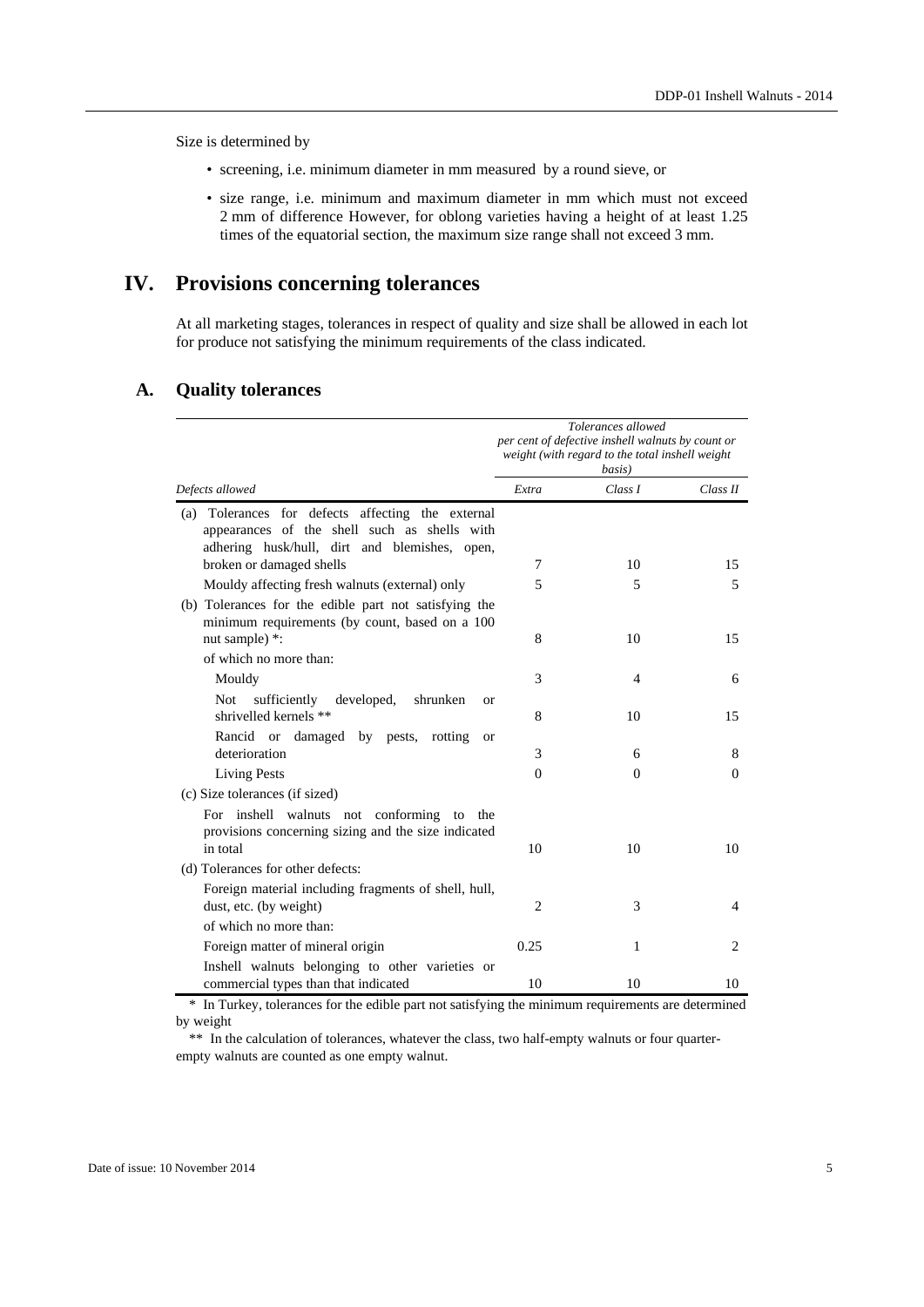## **V. Provisions concerning presentation**

#### **A. Uniformity**

The contents of each package must be uniform and contain only inshell walnuts of the same origin, quality, crop year, size (if sized) and variety or commercial type (if indicated).

The visible part of the contents of the package must be representative of its entire contents.

#### **B. Packaging**

Inshell walnuts must be packed in such a way as to protect the produce properly.

The materials used inside the package must be clean and of a quality so as to avoid causing any external or internal damage to the produce. The use of materials, particularly of paper and stamps bearing trade specifications, is allowed, provided the printing or labelling has been done with non-toxic ink or glue.

Packages must be free of all foreign matter in accordance with the table of tolerances in section "IV. Provisions concerning tolerances".

## **VI. Provisions concerning marking**

Each package<sup>3</sup> must bear the following particulars in letters grouped on the same side, legibly and indelibly marked and visible from the outside:

#### **A. Identification**

Packer and/or Dispatcher: Name and physical address (e.g. street/city/region/postal code and, if different from the country of origin, the country) or a code mark officially recognized by the national authority<sup>4</sup>.

#### **B. Nature of produce**

- "Walnuts" or "Dry walnuts"; or
- "Fresh walnuts" or equivalent denomination
- Name of the variety or commercial types (optional).

<sup>&</sup>lt;sup>3</sup> These marking provisions do not apply to sales packages presented in packages.

**<sup>4</sup>** The national legislation of a number of countries requires the explicit declaration of the name and address. However, in cases where a code mark is used, the reference "packer and/or dispatcher" (or equivalent abbreviations) must be indicated in close connection with the code mark, and the code mark should be preceded with the ISO 3166 alpha country code of the recognizing country, if not the country of origin.